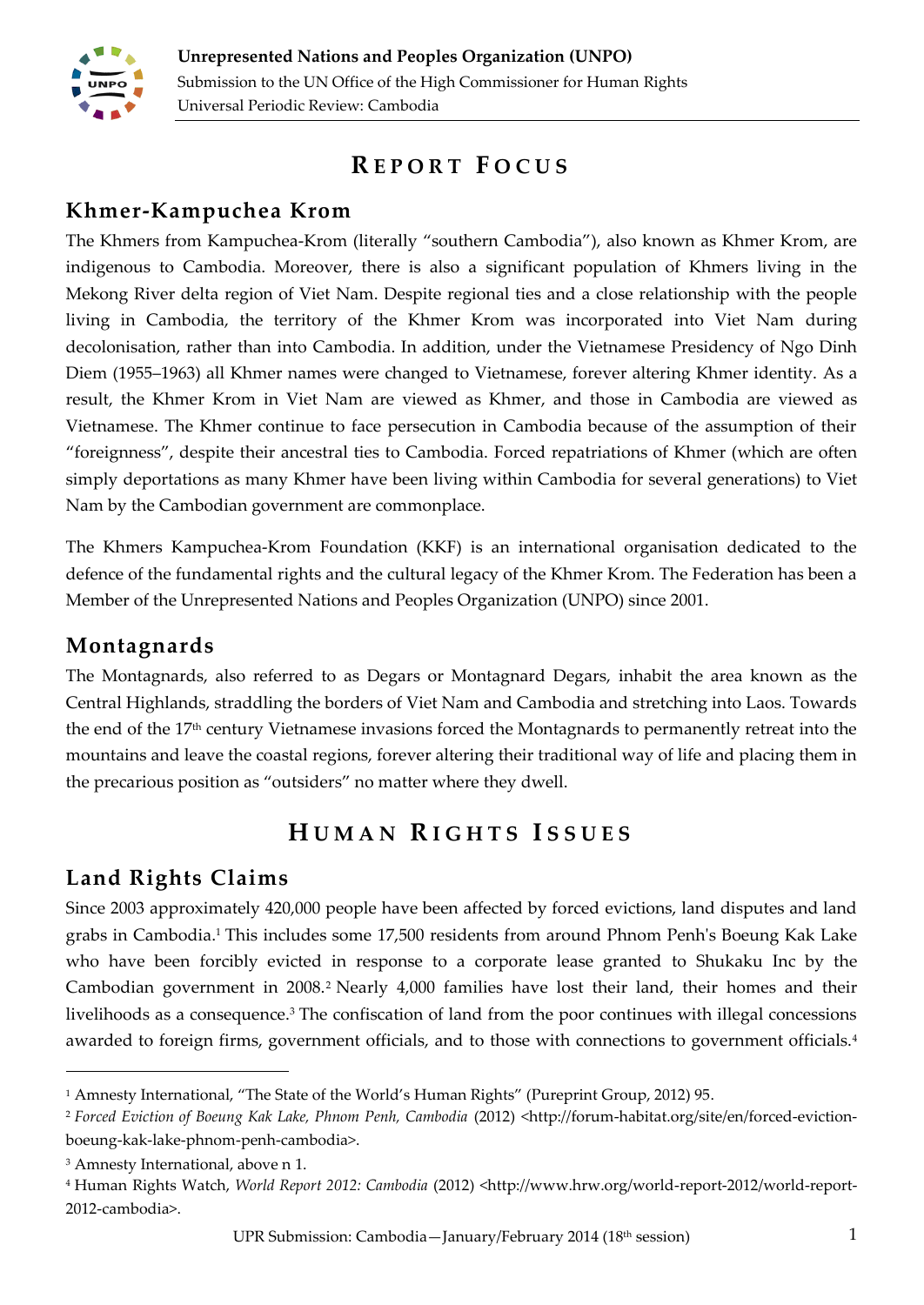

Furthermore, in August 2011 over 100 protestors were arrested in Cambodia's capital Phnom Penh for distributing pamphlets advocating for forest preservation. <sup>5</sup> These activities demonstrate that the authorities are not upholding their obligations under the International Covenant on Economic, Social and Cultural Rights to guarantee the right to adequate housing and protect the population against forced evictions.

Authorities often provide insufficient notice of impending evictions, and inadequate housing and compensation to displaced people afterwards. Article 5 of the Cambodian Law on Land stipulates that the expropriation of private property by the State 'shall be carried out in accordance with the forms and procedures provided by law and regulations and *after the payment of fair and just compensation in advance*'. 6 However, no sufficient action has been taken by the Cambodian government regarding compensation for the dispossessed peoples. Article 17 of the Universal Declaration of Human Rights (UDHR) stipulates the right to ownership of property. However, the incidents described above effectively demonstrate that this right is repeatedly infringed and violated by the Cambodia government.

Outstanding land claims in theory could be resolved within the framework of International Labour Organization Convention 169 (ILO169)<sup>7</sup> concerning Indigenous and Tribal Peoples in Independent Countries. Article 14 of ILO169 addresses the right to ownership of land by indigenous peoples which have a historic claim to these lands. Unfortunately, Cambodia has neither recognised the Khmer Krom as indigenous peoples, nor have they signed and ratified this Convention. Khmer people that wish to enforce their rights as have been laid down by the UDHR are faced with excessive violence, torture, and arbitrary arrests.

## **Refugees & Forced Repatriations**

<span id="page-1-0"></span>Despite the government of Cambodia officially stating that all Khmer Krom are to be considered Cambodian nationals—regardless of where they were born—many Khmer Krom face discrimination and difficulties in obtaining refugee status or identity cards in Cambodia. In order to be classified as a refugee, one must be outside their country of nationality for a fear of persecution. <sup>8</sup> However, as the Khmer Krom who flee Viet Nam for fear of persecution are ostensibly Cambodian nationals, they must show that there is a danger of such persecution in both Viet Nam *and* Cambodia. This is especially pertinent when Khmer Krom seek asylum in third countries, such as Thailand. Moreover, there is a discrepancy between the supposed granting of citizenship to all Khmer Krom and the application procedures for identification cards. Such identification cards are required to "access employment,

 $\overline{a}$ 

<sup>5</sup> Chris Lang, *Villagers Detained for Handing Out Leaflets About Prey Lang Forest in Cambodia* (2011) <http://www.reddmonitor.org/2011/08/19/villagers-detained-for-handing-out-leaflets-about-prey-lang-forest-in-cambodia/>.

<sup>6</sup> *Law on Land 2001* art 3 (emphasis added).

<sup>7</sup> International Labour Organization, "C169 Indigenous and Tribal Peoples Convention".

<sup>8</sup> Cambodian Center for Human Rights, "False Promises – Exploring the Citizenship Rights of the Khmer Krom in Cambodia" (Cambodian Center for Human Rights, 2011) 19.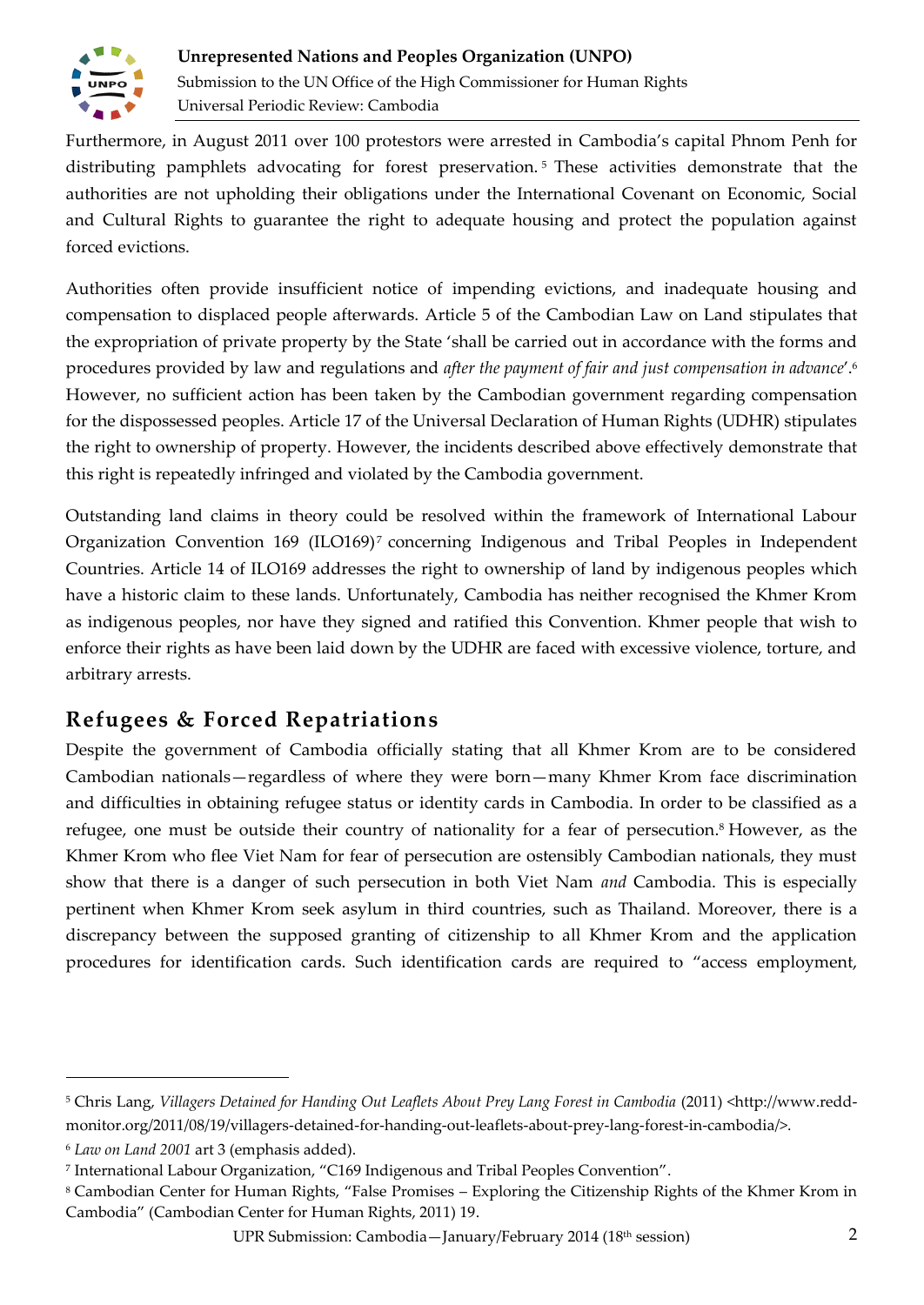

education, land rights, welfare and generally to unlock the rights and benefits that are attached to citizenship", <sup>9</sup> however Khmer Krom from Viet Nam face many obstacles in obtaining such cards.

In order to obtain an identification card, the individual in question must provide a birth certificate, a family book and a court verdict, Royal Decree or other evidence showing parents with Khmer ancestry,<sup>10</sup> and must be able to demonstrate occupation of a permanent address in Cambodia. Many Khmer Krom arriving from Viet Nam have very little money and cannot afford to rent a property in order to acquire a permanent address. However, even when Khmer Krom manage to meet all the legislated criteria for the granting of an identification card, in many instances they are still denied citizenship. Such denials are influenced by quasi-racial discrimination, as Khmer Krom often have Vietnamese names, speak with a different accent and have a different skin tone. Evidence of the xenophobic nature of this discrimination is visible in the practice of the issuing officials encouraging the change of the Khmer Krom's family name to a Khmer name and their place of birth to Cambodia, and the subsequent granting of ID cards based on this perjury.<sup>11</sup> The refusal to grant identification cards and the subsequent encouragement of changing Khmer Krom identities are abhorrent for several reasons: they are racially motivated, they are illegal and unconstitutional, and they fly in the face of Cambodia's public announcement that all Khmer Krom are welcomed as Cambodian citizens.

In 2011 the Cambodian government pressured a United Nations (UN) refugee centre to cease its operations.<sup>12</sup> This centre had accepted many Degar refugees from Viet Nam, where they have been persecuted because of their evangelical Christian beliefs. The closure of this refugee centre, and Cambodia's history of the forced return of Degar, does not inspire confidence in Cambodia's ability to uphold its obligations under the 1951 Refugee Convention and the associated 1967 Protocol.<sup>13</sup> Further evidence of Cambodia's violations of these obligations can be seen in its forcible deportation of a group of Chinese Uighurs in December 2009, which happened to coincide with a pledge of military aid from China.<sup>14</sup>

Despite international pressure from various non-governmental organisations (NGOs) and human-rights organisations, the Cambodian government has not yet amended its sub-decree of the determination of refugee status (which allows Cambodia's Interior Ministry, not UN High Commissioner for Refugees (UNHCR), to make the final decision regarding refugee status)—which as it currently stands fails to comply with the 1951 Refugee Convention's standards and subsequently demonstrates Cambodia's failure to fulfil its obligations to that convention.<sup>15</sup>

1

<sup>9</sup> Ibid 18.

<sup>10</sup> Ibid 20.

<sup>11</sup> Ibid 23.

<sup>12</sup> BBC News, *Cambodia Closes Centre for Vietnam Montagnard Refugees* (2011) <http://www.bbc.co.uk/news/worldasia-pacific-12461464>.

<sup>13</sup> Human Rights Watch, "Montagnard Christians in Vietnam: A Case Study in Religious Repression" (Human Rights Watch, 2011) 23.

<sup>14</sup> Cambodian Center for Human Rights, above n [8,](#page-1-0) 29.

<sup>15</sup> Human Rights Watch, above n [6.](#page-0-1)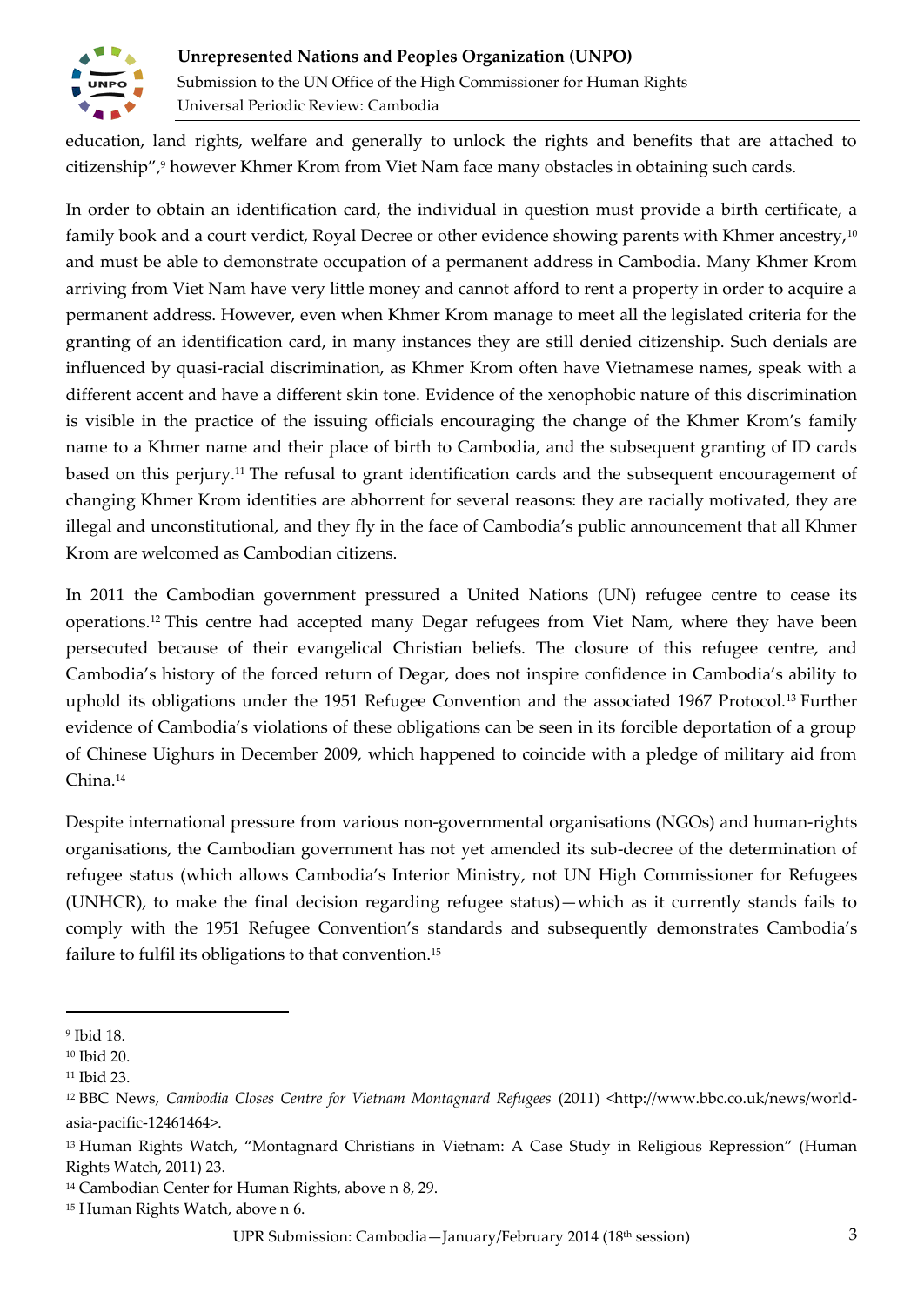

## **Religious Persecution & Violence**

Numerous incidents of religiously-motivated violence and discrimination have been reported, notwithstanding the fact that Article 43 of Cambodian Constitution clearly states that men and women Khmer citizens shall have the right to freedom of belief (despite Buddhism being the official religion).<sup>16</sup> Although the Constitution enshrines these rights, there are reports of systematic religious discrimination directed towards Buddhist Khmer Krom monks. The discriminatory practices include forceful disrobing, vandalising their places of worship, arbitrary detainment, and physical violence.<sup>17</sup>

The Universal Periodic Review (UPR) report submitted by UNPO in 2009 highlights the examples of Eang Sok Thoeun and Venerable Tim Sakhorn, and the violence and indignities faced by these individuals, and as such they need not be repeated here. Nevertheless, despite the outcry over these examples, similar incidents have occurred since, including the disappearing of two Khmer Krom monks in 2010 and the Cambodian government's cooperation with Viet Nam in arresting Khmer Krom individuals for distributing leaflets.<sup>18</sup>

The UNPO remains deeply concerned about the fate of multiple Khmer Krom Buddhist monks, the larger Khmer Krom community and the Christian Degars, and has issued appeals addressing their continued and systemic harassment and persecution, including torture, arbitrary detention, and infringements upon their rights to free speech, free assembly, and free access to information and media.

## **R E C O M M E N D A T I O N S**

Despite widespread violations of human rights inflicted upon members of the Khmer Krom and Degar minorities, the government of Cambodia should be commended for incorporating key human rights, such as the freedom of religion, in their national constitution. In addition, they should be commended for having ratified the International Covenant on Civil and Political Rights, despite the fact that the implementation of the rights enshrined in that document remains poor.

The overall assessment of the human rights situation in Cambodia leads UNPO to conclude that in the areas of civil and political rights enough mechanisms are in place to adequately guarantee the rights of minorities, however the implementation thereof is severely lacking. It takes political will from the Cambodian government to ensure that the human rights of the aforementioned groups are respected.

1

<sup>18</sup> Cambodian Center for Human Rights, above n [8,](#page-1-0) 29.

<sup>16</sup> *Constitution of the Kingdom of Cambodia 1993* art 43.

<sup>17</sup> Mom Kunthear, *Supporters Rally: Monks Need Help, Rights Groups Told* (2011) <http://www.cchrcambodia.org/media/files/news/488\_212psrmnhrgt.pdf>